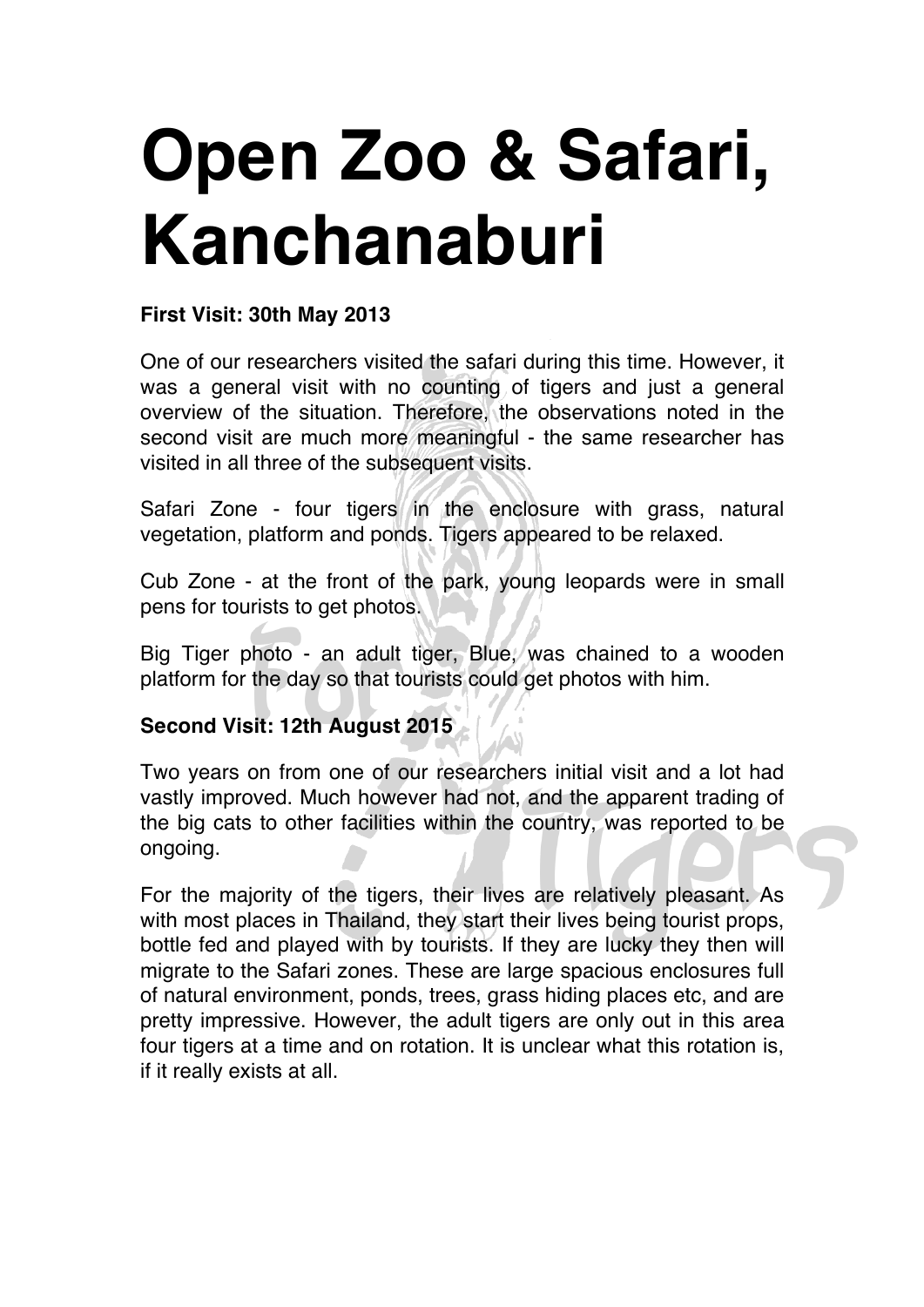Around the back are the night cages (or day cages for some). These are the standard 4x4m, with no enrichment or platforms to speak of and all consist of concrete flooring. Water is provided to all tigers in all areas. Some of the tigers here do not go out into the Safari Zone but are confined here indefinitely. One of the tigers, a female, is highly emaciated and never leaves. Breeding also takes place here. Heng Heng, a very cross-eyed male appears to be the main father. He was out in a small, barren concrete are, adjoining the other cages, reminiscent of a prison yard. He did appear to be very peoplefriendly but would not stop pacing.

Blue - the photo prop tiger - was still out on the platform for photos. He was not out all day but during the busiest hours. He resides in a small set of cages by himself, away from any other tigers and near to the giraffe and zebra housing. Originally he only had the indoor cage area but has recently had an outdoor extension put in, though this is still concrete-floored.

Near him at the front are three pens containing big cat cubs of various species. On this visit there was one tiger cub living with some lion cubs. Tourists can enter and play with them for an added cost.

A positive note for the park however, is that there is a dedicated team of volunteers who have strived to make the improvements that is now being seen. More enrichment and better healthcare for the tigers are just two of the changes that have been gradually implemented, however the practice of declawing all the cats has not been stopped, but every little helps and here in Thailand things do go slow. One of the big changes was the arrival of the Big Cat Garden, where subadult cubs can now go to roam a small enclosure complete with platforms and numerous toys. Visitors can enter and play with the cubs in a much less restrictive environment. It also helps in the transition for these cubs as they later head on to the Safari Zone.

Our researchers were happy to see some positive changes and hope these volunteers can continue forward.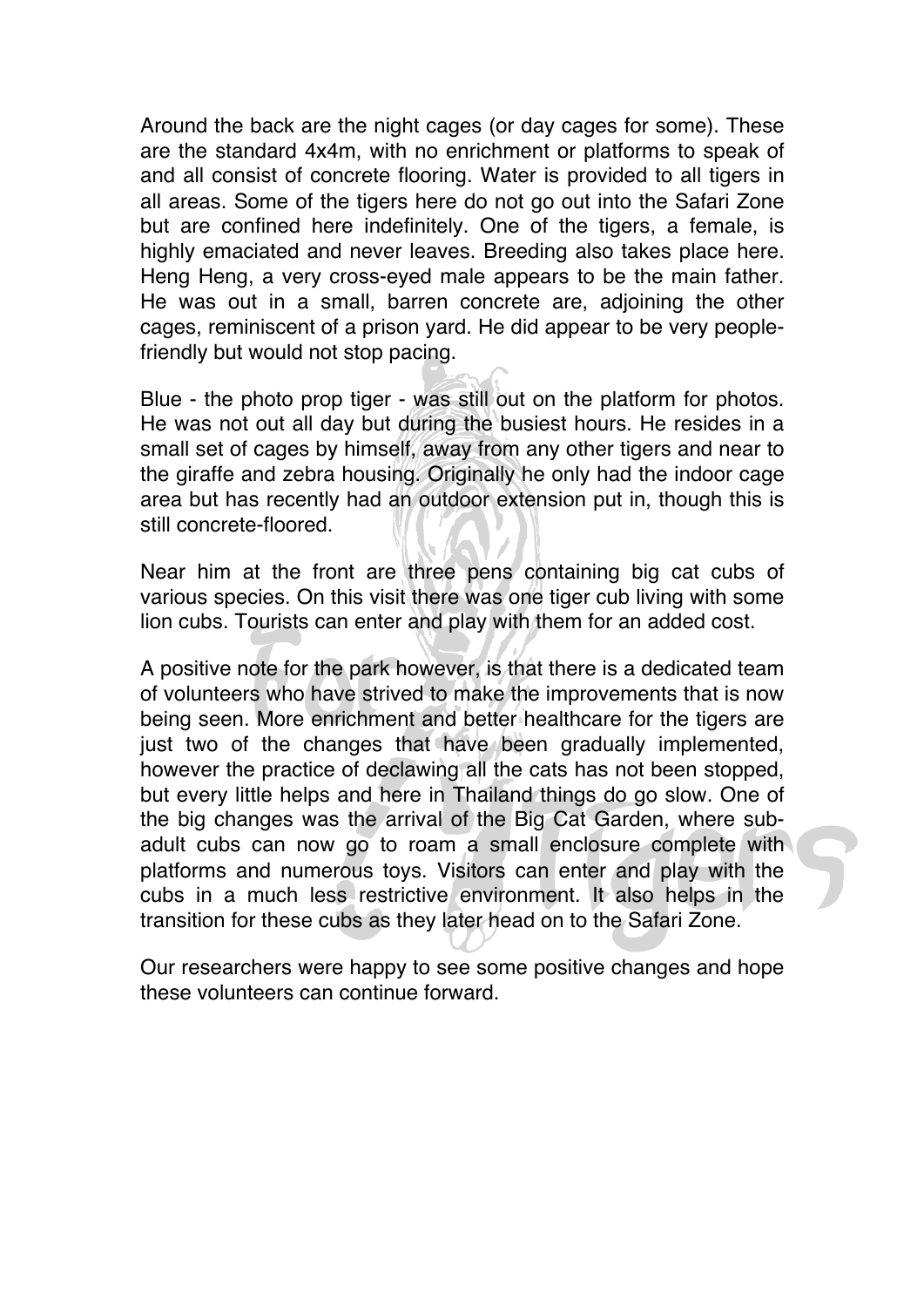#### **Third Visit: 3rd March 2017**

The Safari Zone, Big Cat Garden and Cub Photo areas are all still very much present. However, the big tiger photo with the tiger Blue, is now ended and no other big cat has taken his place meaning. While tourists can still get photos with tigers and other big cats, none of them are restrained. Blue now lives permanently in his small cage, which now has a pond - still no interaction with con-specifics and minimal enrichment. He remains very friendly with humans.

Small cubs to sub-adults are still kept in mixed species grouping and the younger ones can be bottle fed by tourists in the pens at the front. Cubs display a lack of fear towards people both staff and tourists and are generally playful and friendly. This is the same in the Big Cat Garden area where they have more space to roam and the improvement of having a large pond added to this enclosure. There was still a lot of enrichment items though less than the year before.

The Safari Zone remains the same. There is no permanent enrichment within the area, however the volunteers do run a consistent enrichment programme in the mornings before tourists arrive. This involves creating various tactile and sensory items thrown in to the areas. Again, there only appeared to be a few tigers in the area - other tigers could be seen pacing back and forth in their cages at the back. Tigers were disinterested in the vehicles, generally sleeping or, in some cases, pacing.

Volunteers report that new enclosures are to be built and potentially a retirement and/or breeding area created. Trade in big cats of varying species appears to be on-going.

#### **Fourth Visit: 15th April 2018**

Safari Zone, Big Cat Garden and Cub Zones were all much the same. There were more cubs in the Cub Zone and the areas had expanded. Each had some enrichment. The Big Cat Garden has declined somewhat with still less enrichment than before. Cubs in here appear to be suffering from various health issues with a female lion cub displaying an inability to walk properly. The Safari Zone is now overcrowded with 12 tigers out in the one area at the same time.